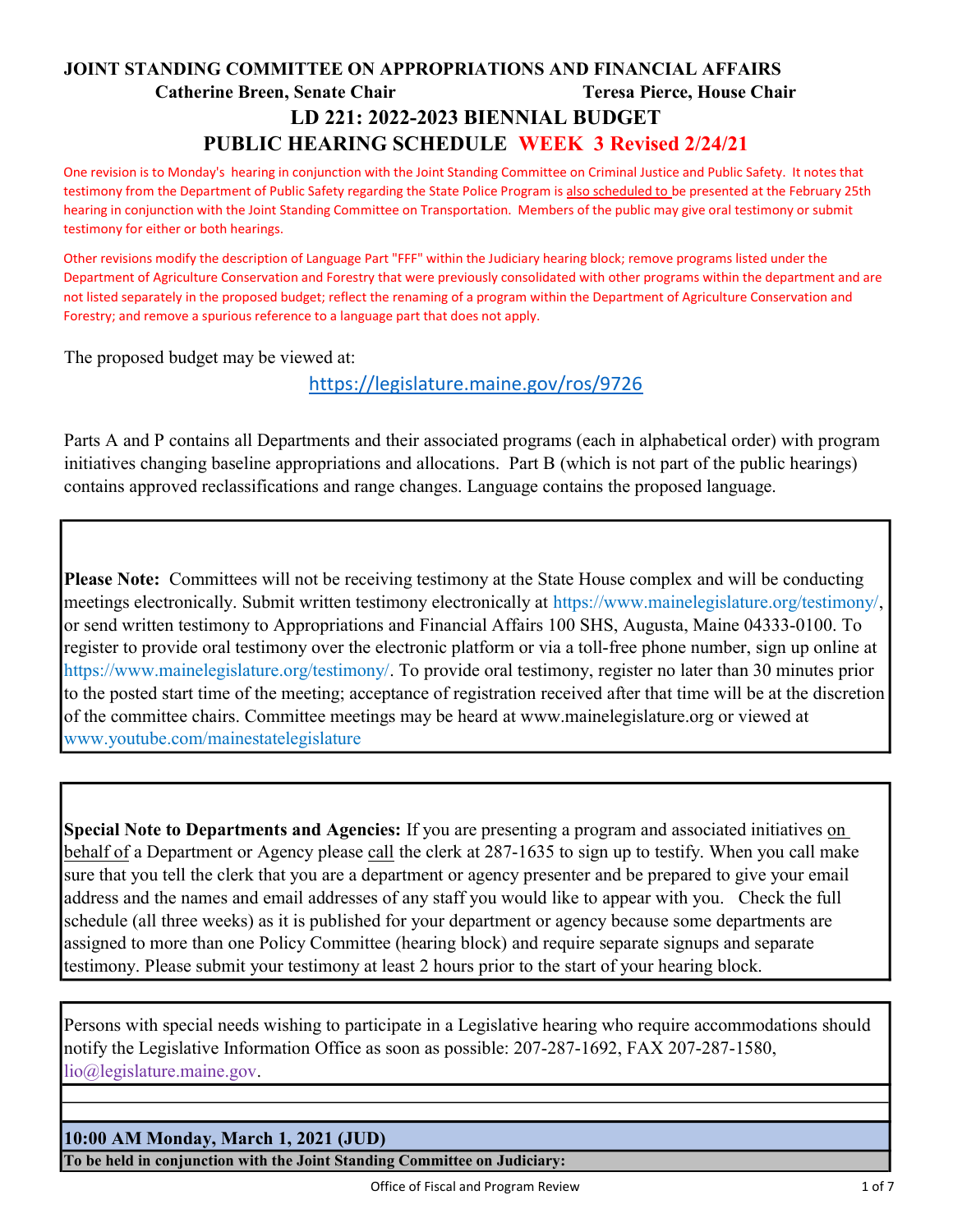| Administration - Attorney General<br>Chief Medical Examiner - Office of<br>Civil Rights<br>District Attorneys Salaries        |
|-------------------------------------------------------------------------------------------------------------------------------|
|                                                                                                                               |
|                                                                                                                               |
|                                                                                                                               |
|                                                                                                                               |
| FHM - Attorney General                                                                                                        |
| Human Services Division                                                                                                       |
| Victims' Compensation Board                                                                                                   |
|                                                                                                                               |
| Human Rights Commission, Maine                                                                                                |
| Human Rights Commission - Regulation                                                                                          |
|                                                                                                                               |
| Indian Tribal-State Commission, Maine                                                                                         |
| Maine Indian Tribal-State Commission                                                                                          |
|                                                                                                                               |
| Indigent Legal Services, Maine Commission on                                                                                  |
| Maine Commission on Indigent Legal Services                                                                                   |
|                                                                                                                               |
| Language Part "FFF" amends the statute governing the rule making authority of the Maine Commission on Indigent Legal          |
| <b>Services</b>                                                                                                               |
|                                                                                                                               |
| Judicial Department                                                                                                           |
| Courts - Supreme, Superior and District                                                                                       |
| Judicial - Debt Service                                                                                                       |
| Language Part "KK" Eliminates the requirement that a public guardian or public conservator furnish a bond                     |
| Language Part "III" Increases the salaries of judges and justices of the state courts by 3% in each year of the biennium      |
|                                                                                                                               |
| Pine Tree Legal Assistance                                                                                                    |
| <b>Legal Assistance</b>                                                                                                       |
|                                                                                                                               |
| 1:00 PM Monday, March 1, 2021 (CJPS)                                                                                          |
|                                                                                                                               |
| To be held in conjunction with the Joint Standing Committee on Criminal Justice and Public Safety:                            |
| Corrections, Department of                                                                                                    |
| Administration - Corrections                                                                                                  |
| <b>Adult Community Corrections</b>                                                                                            |
|                                                                                                                               |
| <b>Bolduc Correctional Facility</b>                                                                                           |
| Capital Construction / Repairs / Improvements - Corrections                                                                   |
| Correctional Center                                                                                                           |
| Correctional Medical Services Fund                                                                                            |
| Corrections Food                                                                                                              |
| Corrections Industries                                                                                                        |
| County Jail Operations Fund                                                                                                   |
| Departmentwide - Overtime                                                                                                     |
| <b>Downeast Correctional Facility</b>                                                                                         |
|                                                                                                                               |
| Justice – Planning, Projects & Statistics                                                                                     |
| Juvenile Community Corrections                                                                                                |
| Long Creek Youth Development Center                                                                                           |
| Mountain View Youth Development Center                                                                                        |
| Office of Victim Services                                                                                                     |
| Parole Board                                                                                                                  |
| <b>State Prison</b>                                                                                                           |
| Language Part "BB" Authorizes the Dept. of Corrections to transfer certain funds between accounts within the same fund to pay |
| for overtime expenses                                                                                                         |
| Language Part "CC" Authorizes the transfer of positions and available balances within the Dept. of Corrections during         |
| specified periods of the biennium.                                                                                            |
|                                                                                                                               |
| Defense, Veterans and Emergency Management, Department of                                                                     |
| Administration - Maine Emergency Management Agency                                                                            |
| <b>Emergency Response Operations</b>                                                                                          |
| Stream Gaging Cooperative Program                                                                                             |

L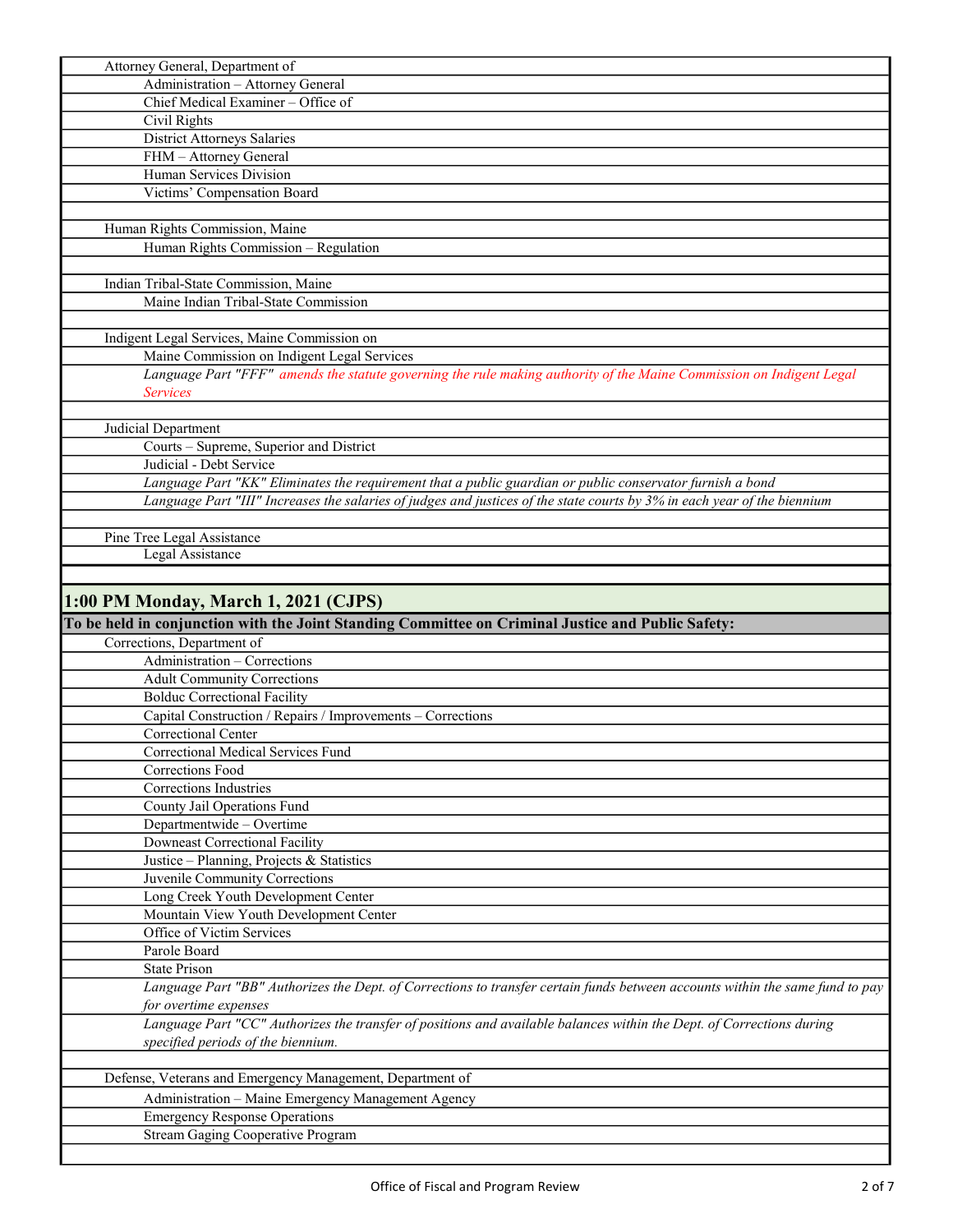| Fire Protection Services Commission, Maine                                                                                 |
|----------------------------------------------------------------------------------------------------------------------------|
| Maine Fire Protection Services Commission                                                                                  |
|                                                                                                                            |
| Public Safety, Department of                                                                                               |
| Administration - Public Safety                                                                                             |
| Background Checks - Certified Nursing Assistants                                                                           |
| Capitol Police, Bureau of                                                                                                  |
| <b>Computer Crimes</b>                                                                                                     |
| Consolidated Emergency Communications                                                                                      |
| Criminal Justice Academy                                                                                                   |
| Division of Building Codes and Standards                                                                                   |
| Drug Enforcement Agency                                                                                                    |
| <b>Emergency Medical Services</b>                                                                                          |
| Fire Marshall - Office of                                                                                                  |
| Highway Safety DPS                                                                                                         |
| Licensing and Enforcement - Public Safety                                                                                  |
| State Police (Department testimony on this program was also scheduled for the AFA/TRA hearing on February 25th)            |
|                                                                                                                            |
|                                                                                                                            |
| 1:00 PM Tuesday, March 2, 2021 (HCIFS)                                                                                     |
| To be held in conjunction with the Joint Standing Committees on Health Coverage, Insurance and Financial Services:         |
| Administrative and Financial Services, Department of                                                                       |
| Accident - Sickness - Health Insurance                                                                                     |
| Trade Adjustment Assistance Health Insurance                                                                               |
|                                                                                                                            |
| Dirigo Health                                                                                                              |
| Dirigo Health Fund                                                                                                         |
|                                                                                                                            |
| Health Data Organization, Maine                                                                                            |
| Maine Health Data Organization                                                                                             |
| Language Part "DD" Authorizes the Maine Health Data Organization to transfer available Personal Services balances up to a  |
| specified amount to All Other during the biennium.                                                                         |
|                                                                                                                            |
| Professional and Financial Regulation, Department of                                                                       |
| <b>Bureau of Consumer Credit Protection</b>                                                                                |
| Dental Practice - Board of                                                                                                 |
| Financial Institutions - Bureau of                                                                                         |
| Insurance - Bureau of                                                                                                      |
| Licensure in Medicine - Board of                                                                                           |
| Nursing - Board of                                                                                                         |
| Office of Securities                                                                                                       |
| Optometry - Board of                                                                                                       |
| Osteopathic Licensure - Board of                                                                                           |
|                                                                                                                            |
| 3:00 PM Tuesday, March 2, 2021 (VLA)                                                                                       |
| To be held in conjunction with the Joint Standing Committee on Veterans and Legal Affairs:                                 |
| Administrative and Financial Services, Department of                                                                       |
| Alcoholic Beverages - General Operations                                                                                   |
| Adult Use Marijuana Public Health and Safety Fund                                                                          |
| Adult Use Marijuana Regulatory Coordination Fund                                                                           |
| Lottery Operations                                                                                                         |
| Medical Use of Marijuana Fund                                                                                              |
| Language Part "J" Transfers \$1,00,000 from the Medical Use of Marijuana fund to the General Fund in each year of the      |
| biennium                                                                                                                   |
| Language Part "L" Authorizes DAFS to enter into financing arrangements related to systems support in the Operations of the |
| Bureau of Alcoholic Beverages and Lottery Operations                                                                       |
|                                                                                                                            |
| Language Part "U" Adds the Director, Office of Marijuana Policy as a major policy influencing position within DAFS         |
|                                                                                                                            |
| Defense, Veterans and Emergency Management, Department of                                                                  |
| Administration - Defense, Veterans and Emergency Management                                                                |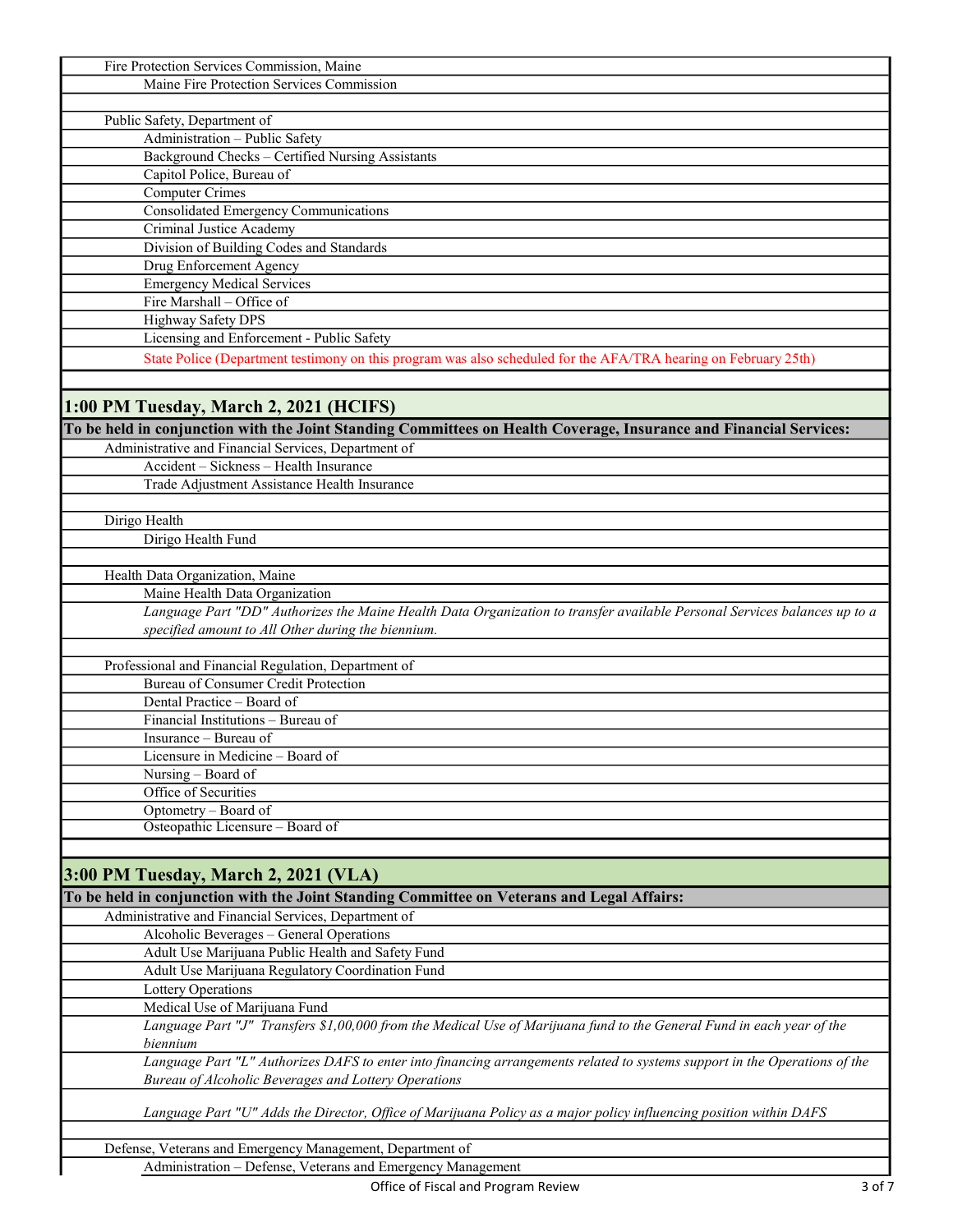|--|

Military Training & Operations

Veterans Services

Veterans Temporary Assistance Fund

Ethics and Elections Practices, Commission on Governmental Governmental Ethics and Election Practices, Commission on

Secretary of State, Department of

Elections and Commissions

Language Part "MMM" Carries forward certain unexpended appropriations in the Department of the Secretary of State, Elections and Commissions program to be used as federal match for the Help America Vote Act Election Security Grant in FY21, FY22 and FY23

## 10:00 AM Wednesday, March 3, 2021 (AFA)

To be heard by the Joint Standing Committee on Appropriations and Financial Affairs:

**OTHER** 

Administrative and Financial Services, Department of

Executive Branch Departments and Independent Agencies - Statewide (See Part P Initiative) Language Part "P" Recognizes an attrition rate in the judicial and executive branches of 5%

Language Part "S" Transfers funds from the Maine Municipal Bond Bank Liquor Operation Revenue Fund to the unappropriated surplus of the General Fund

Language Part "T" Transfers funds from the unappropriated surplus of the General Fund to the Maine Budget Stabilization Fund

### GENERAL OBLIGATION BOND DEBT SERVICE

Treasurer of the State, Office of

Debt Service

Language Part "NNN" Allows unexpended appropriations in the Debt Service program in each year of the biennium to carry into the following fiscal year in FY21, FY22 and FY23

#### LEGISLATURE (Public Testimony Only)

Law and Legislative Reference Library

Law and Legislative Reference Library

Legislature

Citizen Trade Policy Commission

Interstate Cooperation, Commission on Legislative Apportionment Commission

Legislature

State House and Capitol Park Commission

Study Commissions – Funding

Uniform State Laws - Commission On

Office of Program Evaluation and Government Accountability Program Evaluation and Government Accountability, Office of

State House Preservation and Maintenance, Reserve Fund for

Reserve Fund for State House Preservation and Maintenance

### 1:00 PM Wednesday, March 3, 2021 (SLG)

To be held in conjunction with the Joint Standing Committee on State and Local Government:

Auditor, Office of the State Audit Bureau Unorganized Territory

### Executive Department

Administration – Executive – Governor's Office Blaine House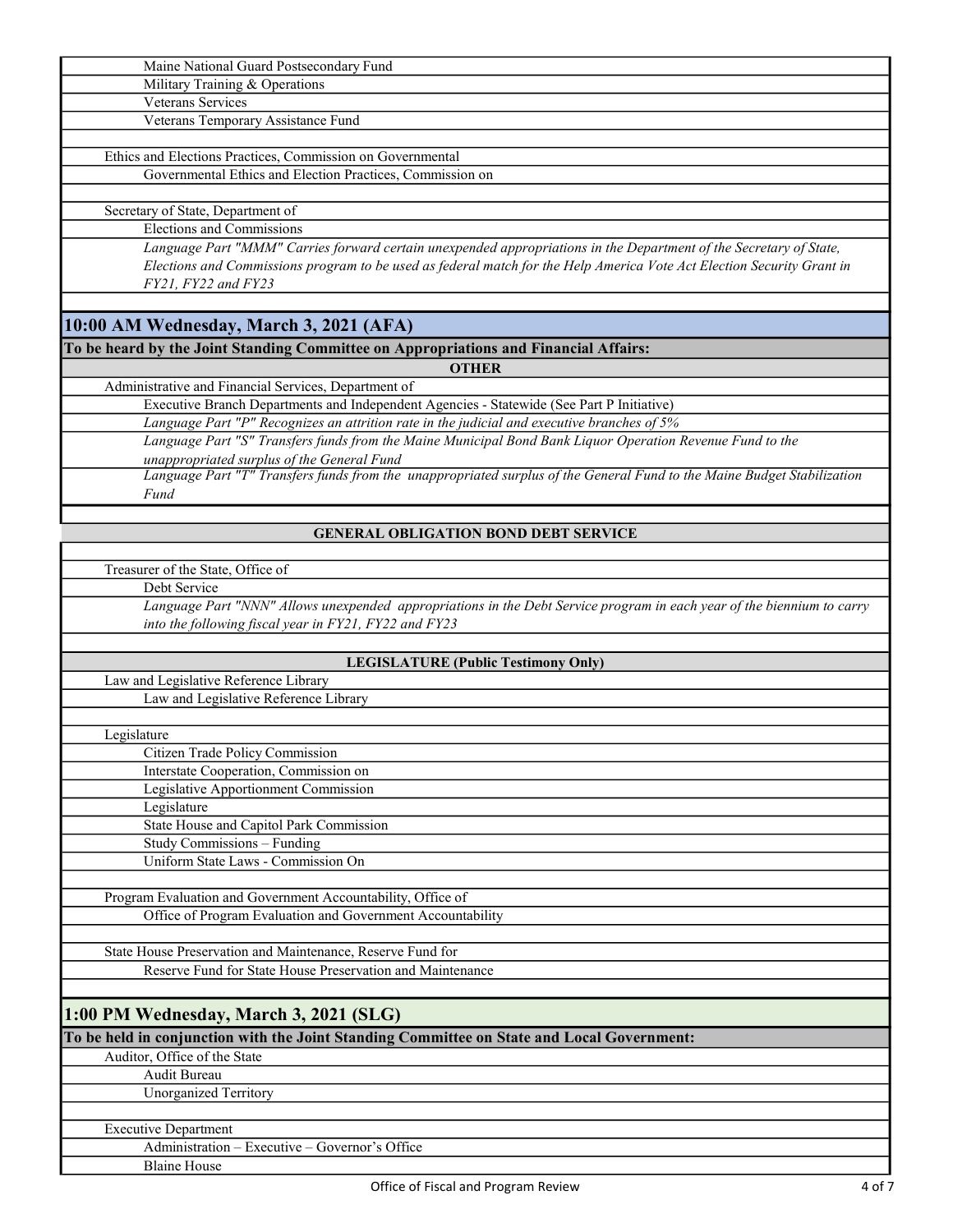| Office of Policy Innovation and the Future                                                                                   |
|------------------------------------------------------------------------------------------------------------------------------|
|                                                                                                                              |
| Municipal Bond Bank, Maine                                                                                                   |
| Maine Municipal Bond Bank - Maine Rural Water Association                                                                    |
|                                                                                                                              |
| Secretary of State, Department of                                                                                            |
| Administration - Archives                                                                                                    |
| Bureau of Administrative Services and Corporations                                                                           |
|                                                                                                                              |
| Treasurer of the State, Office of                                                                                            |
| Administration - Treasury                                                                                                    |
|                                                                                                                              |
| Administrative and Financial Services, Department of                                                                         |
| Administration - Human Resources                                                                                             |
| Budget - Bureau of the                                                                                                       |
| Buildings & Grounds Operations                                                                                               |
| Bureau of General Services - Capital Construction and Improvement Reserve Fund                                               |
| Capital Construction/Repairs/Improvements - Administration                                                                   |
| Central Administrative Applications                                                                                          |
| Central Fleet Management                                                                                                     |
| Central Services - Purchases                                                                                                 |
| Debt Service - Government Facilities Authority                                                                               |
| Financial and Personnel Services - Division of                                                                               |
| <b>Information Services</b>                                                                                                  |
| Leased Space Reserve Fund Program                                                                                            |
| Office of the Commissioner – Administrative $\&$ Financial Services                                                          |
| Public Improvements - Planning/Construction - Administration                                                                 |
| Purchases - Division of                                                                                                      |
| Risk Management - Claims                                                                                                     |
| State Controller - Office of the                                                                                             |
| Statewide Radio Network System                                                                                               |
| Workers' Compensation Management Fund Program                                                                                |
| Language Part "D" Authorizes the Maine Governmental Facilities Authority to issue additional securities                      |
| Language Part "E" Updates the mileage rate paid to state employees, officers and officials                                   |
| Language Part "I" Allows remaining balances in the Maine Governmental Facilities Authority program in each year of the       |
| biennium to carry over to the following year                                                                                 |
| Language Part "K" Allows remaining balances in the DAFS Central Administration Applications program in each year of the      |
| biennium to carry over to the following year                                                                                 |
| Language Part "M" Authorizes DAFS to enter into financing arrangements for the acquisition of motor vehicles for the Central |
| <b>Fleet Management System</b>                                                                                               |
| Language Part "O" Authorizes the DAFS to enter into financing arrangements related to the support of the Statewide Radio     |
| Network                                                                                                                      |
| Language Part "Q" Continues the voluntary employee incentive program                                                         |
|                                                                                                                              |
|                                                                                                                              |
| 1:00 PM Thursday, March 4, 2021 (MAR)                                                                                        |
| To be held in conjunction with the Joint Standing Committee on Marine Resources:                                             |
|                                                                                                                              |
| Maine Lobster Marketing Collaborative                                                                                        |
| Lobster Promotion Fund                                                                                                       |
|                                                                                                                              |
| Marine Resources, Department of                                                                                              |
| Bureau of Marine Science                                                                                                     |
|                                                                                                                              |
| Bureau of Policy and Management                                                                                              |
| Bureau of Public Health<br>Marine Patrol - Bureau of                                                                         |
|                                                                                                                              |
| Sea Run Fisheries and Habitat                                                                                                |
|                                                                                                                              |
| Language Part "JJJ" Establishes the Bureau of Sea Run Fisheries and Habitat program in the Department of Marine Resources    |
|                                                                                                                              |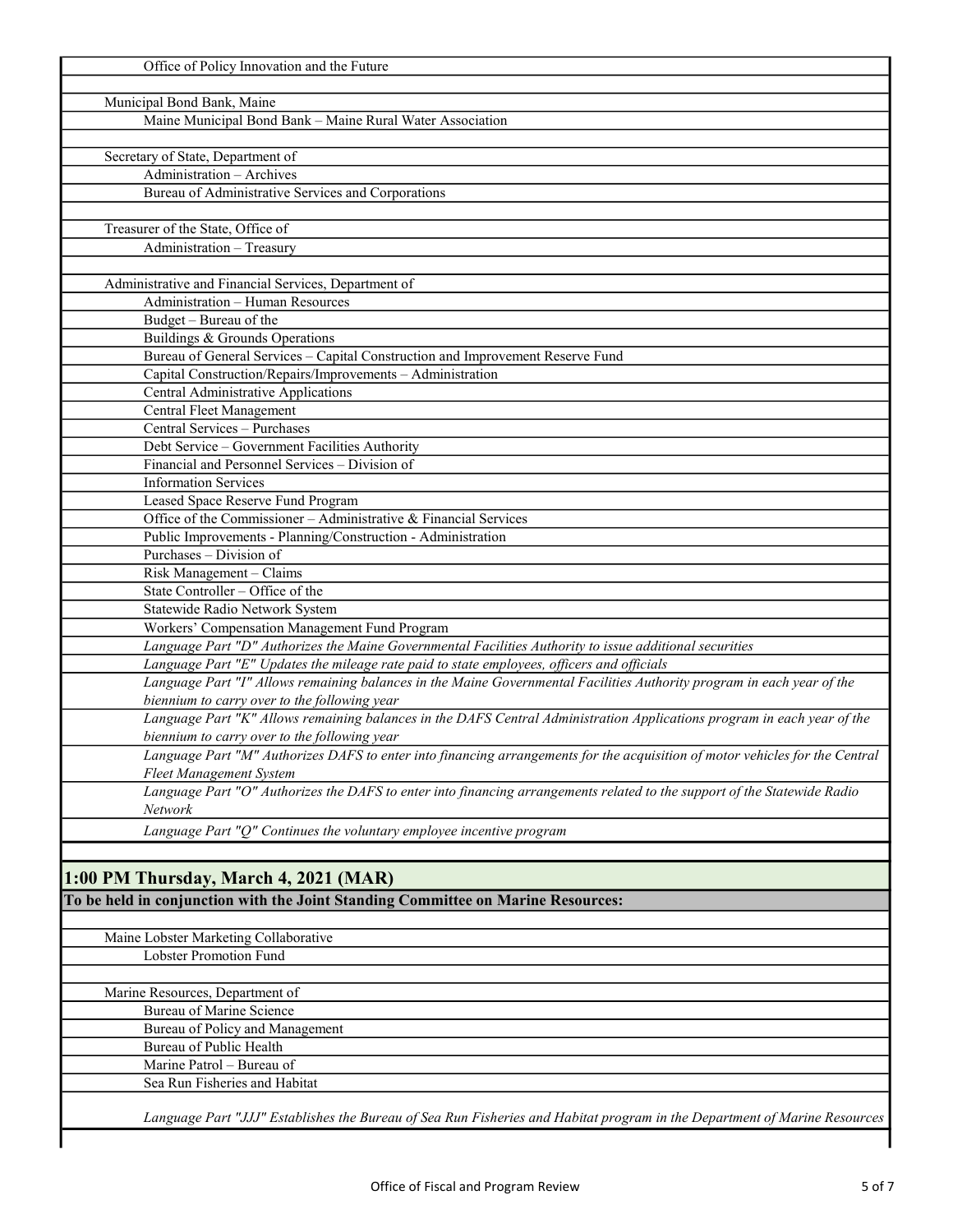| 3:00 PM Thursday, March 4, 2021 (IFW)                                                                                   |
|-------------------------------------------------------------------------------------------------------------------------|
| To be held in conjunction with the Joint Standing Committee on Inland Fisheries and Wildlife:                           |
| Inland Fisheries and Wildlife, Department of                                                                            |
| Administrative Services - IF&W                                                                                          |
| <b>ATV</b> Enforcement Fund                                                                                             |
| ATV Safety and Educational Program                                                                                      |
| <b>Boating Access Sites</b>                                                                                             |
| Camp North Woods                                                                                                        |
| <b>Endangered Nongame Operations</b>                                                                                    |
| Enforcement Operations - IF&W                                                                                           |
| Fisheries and Hatcheries Operations<br><b>Landowner Relations</b>                                                       |
| Licensing Services - IF&W                                                                                               |
| Maine Outdoor Heritage Fund                                                                                             |
| Office of the Commissioner - IF&W                                                                                       |
| Public Information and Education, Division of                                                                           |
| Resource Management Services - IF&W                                                                                     |
| Search and Rescue                                                                                                       |
| Waterfowl Habitat Acquisition and Management                                                                            |
| Whitewater Rafting - IF&W                                                                                               |
| Whitewater Rafting Fund                                                                                                 |
| Language Part "GGG" Postpones the application of the IFW fiscal stability program                                       |
| Language Part "HHH" Transfers funds from the IFW carrying account to the Enforcement Operations account to purchase one |
| aircraft engine in each year of the biennium                                                                            |
|                                                                                                                         |
| 10:00 AM Friday, March 5, 2021 (ENR)                                                                                    |
| To be held in conjunction with the Joint Standing Committee on Environment and Natural Resources:                       |
| Administrative and Financial Services, Department of                                                                    |
| Solid Waste Management Fund                                                                                             |
|                                                                                                                         |
| Environmental Protection, Department of                                                                                 |
| Administration - Environmental Protection                                                                               |
| Air Quality                                                                                                             |
| Board of Environmental Protection Fund                                                                                  |
| <b>Land Resources</b>                                                                                                   |
| Maine Environmental Protection Fund                                                                                     |
| Performance Partnership Grant                                                                                           |
| Remediation and Waste Management                                                                                        |
| Water Quality                                                                                                           |
| Finance Authority of Maine                                                                                              |
| Waste Motor Oil Disposal Site Remediation Program                                                                       |
|                                                                                                                         |
| New England Interstate Water Pollution Control Commission                                                               |
| Maine Joint Environmental Training Coordinating Committee                                                               |
|                                                                                                                         |
| Saco River Corridor Commission                                                                                          |
| Saco River Corridor Commission                                                                                          |
|                                                                                                                         |
| St. Croix International Waterway Commission                                                                             |
| St. Croix International Waterway Commission                                                                             |
|                                                                                                                         |
| 1:00 PM Friday, March 5, 2021 (ACF)                                                                                     |
| To be held in conjunction with the Joint Standing Committee on Agriculture, Conservation and Forestry:                  |
| Agriculture, Conservation and Forestry, Department of                                                                   |
| Animal Welfare Fund                                                                                                     |
| <b>Boating Facilities Fund</b>                                                                                          |
| Bureau of Agriculture                                                                                                   |
| Certified Seed Fund                                                                                                     |